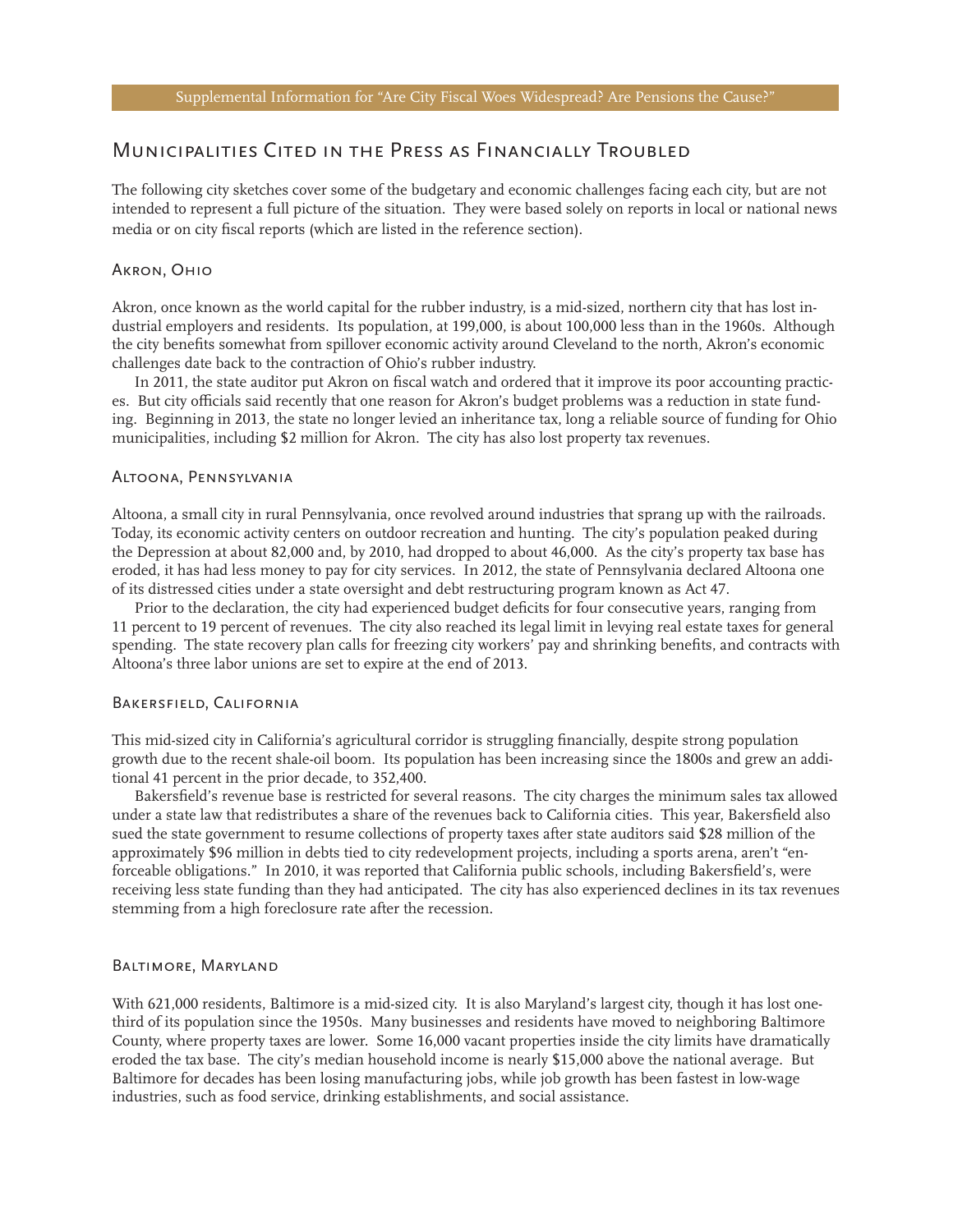Against this backdrop, a report early this year by an outside consulting firm warned the city would have to enact major reforms to avert bankruptcy. The report, commissioned by city officials, forecast that Baltimore could accumulate a budget deficit over the next decade of up to \$2 billion, which is the size of its annual operating budget. Baltimore's revenue options are limited: it already has the highest property taxes in Maryland, and its income tax is the highest allowed under state law. The city has enacted new taxes on bottled beverages, hotels, and parking. To reduce pension costs, the mayor recently proposed converting the city employee system from a defined benefit plan to a 401(k)-style plan.

# Bridgeport, Connecticut

Bridgeport, which was a manufacturing hub in the 19th century, is now a small city facing serious economic and financial challenges. Manufacturing jobs have vanished, and it lacks the high incomes and strong economic and population base of neighbors on Long Island Sound like Greenwich or Westport. Bridgeport's population is below its 1950s peak – it now has 144,229 residents.

More than two decades after its petition in bankruptcy court was denied by a court, the city continues to struggle with fiscal problems. Bridgeport was recently criticized by a former U.S. comptroller general and Bridgeport homeowner for poor fiscal management. In 2000, the city issued \$350 million in bonds for its pension fund, and related investments then suffered large losses. Its property tax base eroded significantly during the housing market collapse. By 2012, its foreclosure activity still ranked among the nation's highest.

#### Central Falls, Rhode Island

In October 2012, Central Falls, a tiny city north of Providence, emerged from a bankruptcy reorganization forced on it by decades of decline after its textile mills and factories shut down. Despite recent, modest growth in its population, which stands at 19,400, Central Fall's peak size came during the Great Depression. It is now among Rhode Island's most economically distressed communities. The local unemployment rate, which averaged 5.4 percent in the eight years prior to the Great Recession, shot up to double digits after the recession hit.

The city entered bankruptcy in August 2011, after city officials projected five consecutive years of \$5 million budget deficits, on top of an \$80 million unfunded pension liability. Under the court reorganization of its finances, the city agreed to cut staff and reduced retirees' pension benefits by up to 55 percent. Retirees accepted the cuts after the state promised to supplement pensions for five years. Other benefits were also cut. Yet, the city faces several years of fiscal tightening, including property tax hikes.

# Chicago, Illinois

Although this major metropolitan city retains its role as the Midwestern hub of economic, financial, and tourist activity, it has serious fiscal issues related to a long-term decline in the U.S. manufacturing sector. The population continues to contract and, at 2.7 million people, is 20 percent smaller than it was in the 1950s. The housing market crisis sharply increased the number of foreclosures in the city and surrounding suburbs. One in four residents lives in poverty.

In 2013, Chicago's general obligation bonds were downgraded due to growing pension fund liabilities. In the last fiscal year, governmental agencies paid \$965 million into the city's pension funds, and employees contributed \$649 million from their salaries. But the city's fiscal challenges predate the Great Recession: in the mid-2000s, former Mayor Richard Daley began leasing city property – a toll road, parking garages, and parking meters – to raise revenue.

### Compton, California

*The Los Angeles Times* last year blamed "questionable financial practices" for the fiscal problems in Compton, a small but growing city in the Los Angeles metropolitan area with a sizable budget deficit. The city is known as a hot spot for entrepreneurs, and it continued to grow during the recession, to 96,500 residents in 2010.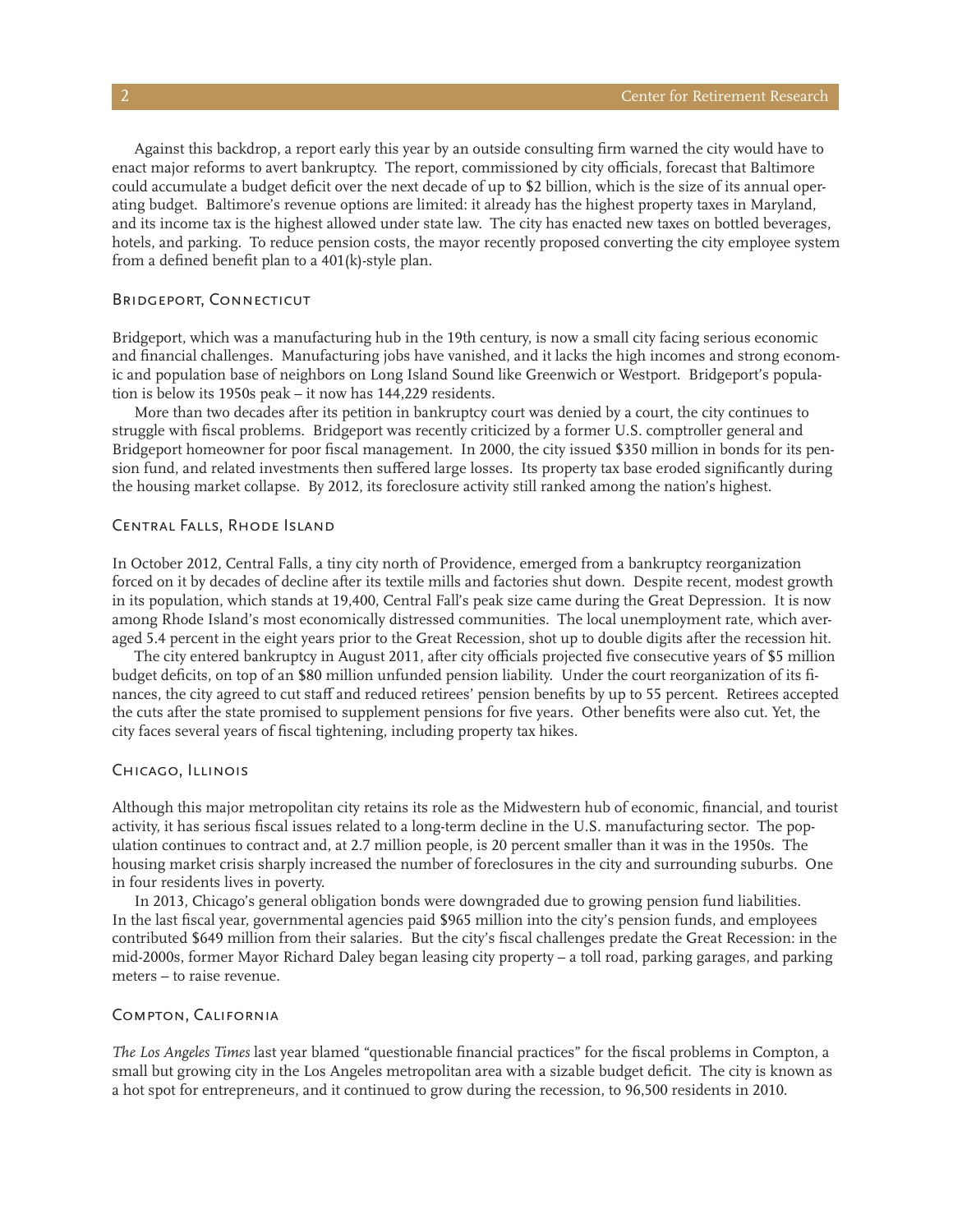Yet Compton is experiencing budget shortfalls amid criticisms that it improperly used money from its water and sewer operations and retirement funds to balance the budget, the *LA Times* reported. Last year, one rating agency suspended ratings on city bond issues for water and sewer, citing the city's failure to receive independent audits. In 2004, a former mayor was convicted of using public funds to pay his personal expenses, though the ruling was overturned. In 2012, the city's problems came to a head: it disclosed that it had \$5 million in bills due and \$3 million in the bank. Although the city has cut spending and has averted a threatened bankruptcy filing, it was reported last spring that the city was running a budget deficit of at least \$40 million.

### DETROIT, MICHIGAN

The largest U.S. city ever to file for bankruptcy protection, Detroit's economy has been declining over decades, and its population has plummeted more than 40 percent from its peak of nearly 1.2 million when the local automobile industry was booming in the 1950s. This once-large city has shrunk to mid-sized; its population is now 706,500. The flight of residents has shrunk revenues, but the cost of delivering services hasn't fallen as much.

Detroit's July 2013 bankruptcy filing was the culmination of decades in which the city was paying its bills by borrowing money, while struggling to provide basic city services. Due to the long-term contraction of its property tax base, Detroit's budget deficit is estimated at \$380 million. The city's long-term debt increased after a June 2005 sale of \$1.4 billion of taxable securities, known as Pension Obligation Certificates of Participation. The city's state-appointed emergency manager said he chose bankruptcy over diverting money from police, fire and other services to make payments on the city's \$18 billion in debts.

# El Monte, California

Problems in El Monte, a mid-sized, working-class city in suburban Los Angeles, date back to 2007 when sales tax revenues started declining and its historic population growth leveled off at about 113,500. The fiscal problems intensified during the Great Recession when three of the city's eight major car dealerships closed. Prior to the recession, auto sales had been increasing and provided more than half of city revenues. During the expansion, El Monte was able to raise employees' pay, hire police, and create city programs. When the recession came, state budget cuts strained a city that was also losing sales tax revenue. El Monte officials in 2009 backed off threats they would have to declare bankruptcy after public employee unions agreed to concessions in their pay, pensions and health care benefits.

El Monte officials responded, cutting the budget by nearly one-fifth, including pay for top managers, and raising revenues through such measures as taxing sugary drinks and turning off lighting in city parks. But the belt tightening was continuing even as the city passed its latest budget, in May 2013.

## Flint, Michigan

Flint, the once-prosperous city where General Motors Corp. was founded, has fallen on tough times, having shriveled to half its size in the 1960s. The company's employment there has plunged from 80,000 at its peak to about 6,000 today, and the Flint area had a 7.3 percent jobless rate even prior to the recession. City officials describe as "low" the level of services they're able to deliver – they're asking whether parks are essential. Public safety is a continual concern: Flint often ranks among the top U.S. cities for violent crime.

Over the past decade, the city has experienced multiple fiscal emergencies, which have become so severe that Michigan's governor appointed an emergency manager to oversee operations. From 2006 to 2007, property taxes, income taxes, and state aid decreased by 46 percent. Flint currently has the second-highest unfunded retiree liabilities in the state of Michigan and its budget deficit has more than doubled in recent years. Early in 2013, the city said it may seek state approval to borrow money for operating costs, and it slashed 27 workers from its payroll.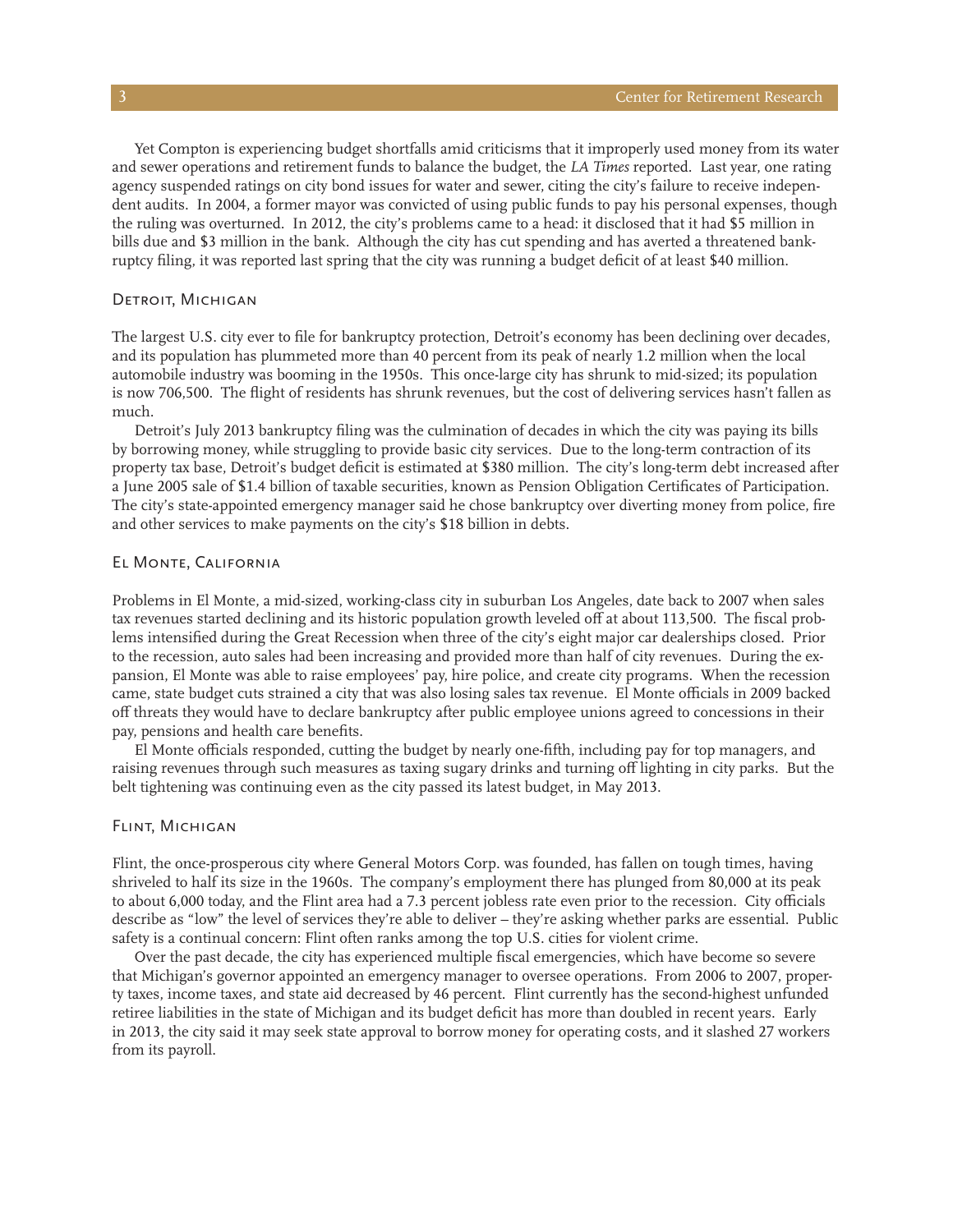# Fort Wayne, Indiana

Fort Wayne, located in the northeast corner of Indiana along the Ohio state line, continues to be a diverse manufacturing center. The population of this mid-sized city – Indiana's second-largest – is growing and approached 254,000 in 2010. But Fort Wayne has been buffeted by many Rust Belt problems, including a loss of manufacturing jobs that produced a 10-percent unemployment rate in the years leading up to the Great Recession.

City officials blame Fort Wayne's fiscal problems on a state cap on property taxes that went into effect in 2009. The city estimates this cap has cost \$53 million in revenues, but its expenses continue to rise. One proposal being discussed to close the fiscal 2014 budget gap of \$11 million would increase the local income tax rate by half a percentage point. Other proposals have included geographical annexations and benefit reductions for city employees.

## Fresno, California

Fresno is a growing, mid-sized city in central California, but the Great Recession created serious fiscal issues for its city government. Its population continues to increase, reaching 465,000 in 2010. The surrounding county's unemployment rate, already 10 percent prior to the recession, surged to 18 percent by 2010. In 2012, its foreclosure rate ranked among the highest nationwide, according to RealtyTrac Inc.

Fresno was described by *The Bond Buyer* in February as "walking a financial tightrope." The city at that time faced a \$16 million budget deficit and is coming to terms with cash-flow problems and layoffs of city staff. These are not new issues. In 2010, Fresno's mayor declared a "fiscal emergency" for the city, which is limited in its ability to raise property taxes by California's Proposition 13, especially in the wake of the housing market's collapse. To tackle more than \$100 million of budget deficits over three and a half years, Fresno has cut its workforce by 25 percent citywide.

# Gary, Indiana

This small city has major challenges due to the long-term contraction of U.S. Steel, which once undergirded the local economy. Gary's population has shrunk by more than half since the 1960s, and officials are taking drastic steps to deliver services to the 80,000 residents who remain. Thousands of abandoned buildings downtown and throughout the neighborhoods have for years attracted criminal activity, and Gary was known for years as the "murder capital."

The mayor in August 2013 started selling empty houses for \$1 to increase homeownership and property tax revenues. More money is needed to pay down debt and also to pay for services: just 17 employees are now providing public maintenance such as snow removal, down from 100 in 2006. In June, the mayor even suggested that all city residents might be relocated and confined to about 35 square miles to save on services and reinvigorate that smaller section of the city.

### Hamtramck, Michigan

The working class, immigrant community of Hamtramck, a small city entirely surrounded by the city of Detroit, has declined in population along with the automobile industry. Its population is now less than half of what it was in the 1930s, shrinking to 22,400 in 2010. The city also has a history of fiscal problems. In 2010, it filed for bankruptcy protection, but the state denied its application. Early in 2013, however, Michigan's governor declared the city to be in a state of financial emergency, an action that could pave the way for the city to refile its bankruptcy petition.

Hamtramck has run budget deficits for the past three years, due to plummeting property values and a shrinking commercial tax base. To raise cash and avert a larger crisis, the city may cut its police, firefighters and other staff, reduce salaries and benefits, and sell more than 400 city-owned properties.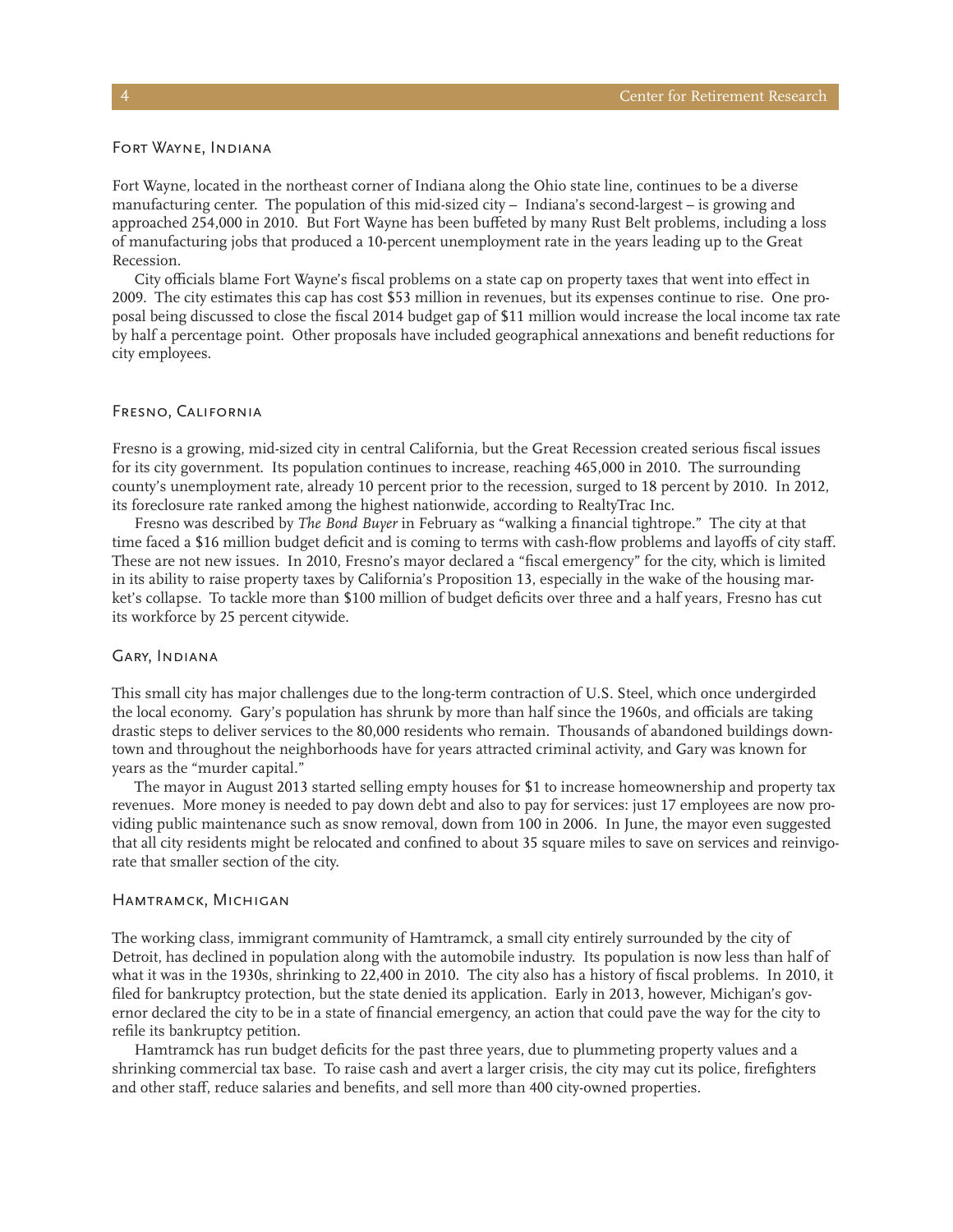#### Harrisburg, Pennsylvania

Harrisburg, which filed a detailed plan in late August to tackle the city's debt, has been in economic decline since the end of the steel industry boom along the banks of the Susquehanna River in central Pennsylvania. In May 2013, the city filed for bankruptcy protection, but a state law made it ineligible to go through with it.

Despite modest growth in the Pennsylvania capital in recent years, its population, at around 49,500, is dramatically below its 89,500 peak in the 1950s. The city's diversification into a service-oriented economy has not been adequate to repair its fiscal problems. The result of years of negotiation with its creditors, Harrisburg's plan to restructure \$345 million in debt rests primarily on the roughly \$130 million sale of the municipal trash incinerator that was the source of some of the city's financial issues. The plan also includes leasing 13 cityowned parking garages to operators to bring in \$1.5 million annually. In 2012 and 2013, Harrisburg made national news with its plan to raise city revenue by auctioning city-owned memorabilia such as Revolutionary War weapons and a Jesse James poster.

### Los Angeles, California

With 3.8 million residents, the nation's second-largest city is experiencing fiscal problems, even as it continues on its historic growth path. In 2010, as the city struggled to recover from the recession, a former Los Angeles mayor predicted the city was on the brink of filing for bankruptcy. It never did, but its recovery remains slow. The jobless rate in the Los Angeles-area averaged 5.8 percent before the recession, but is now hovering around 10 percent. One in four city residents lives in poverty.

In May 2013, the city passed a \$7.7 billion budget that restored key services and provided 5.5 percent raises to city employees, but the City Council did not immediately provide the money to fund the future raises. Los Angeles has also struggled with falling credit ratings. In 2010, credit rating agencies downgraded the city's bond ratings. In 2011, the city dropped one rating agency after the agency lowered the credit rating on the city's investment pool, a move that was disputed by the city.

# Miami, Florida

The population of Miami, a mid-sized Sun Belt city, continues to grow – its 2010 population was nearly 400,000 – but it was slammed hard by the real estate collapse. It was not unusual for house prices to drop by at least a third in Florida cities, including Miami. City officials in May 2013 were also charged with fiscal mismanagement by the Securities and Exchange Commission, which accused the city of "playing shell games with its finances" and making "materially false and misleading statements" about transfers of the proceeds of its bond offerings.

Miami officials said recently that city finances are improving for the first time in years – the proposed 2014 budget has a reserve – and the city hired a budget expert. But Miami has a long history of fiscal problems. In 1996, Florida Governor Lawton Chiles declared a fiscal emergency and appointed an oversight committee to help restore the city to financial health. In 2003, the SEC also charged Miami with securities violations.

### Newark, New Jersey

Newark remains the largest city in New Jersey, despite a plunge in its population in the latter half of the 20th century. The population is around 277,000, down from 442,000 in the 1930s. Worsening the fiscal problems caused by a shrinking property tax base, the troubled city was also hit by the subprime mortgage crisis. As a result, the city's tax burden is shifting from residential to commercial property owners.

In 2012, the city narrowly escaped having to apply for state aid, yet it continues to struggle with large budget deficits due to revenue declines. Between 2008 and 2010, Newark's special tax collections for hotels, payrolls, and parking dropped by nearly a third. State aid declined 40 percent. To increase revenue, Newark sold and leased back property. Spending on outside contractors was also cut, and the budget for Newark's police force has shrunk despite continuing problems with crime. Rookies have been hired to make up for some personnel cuts.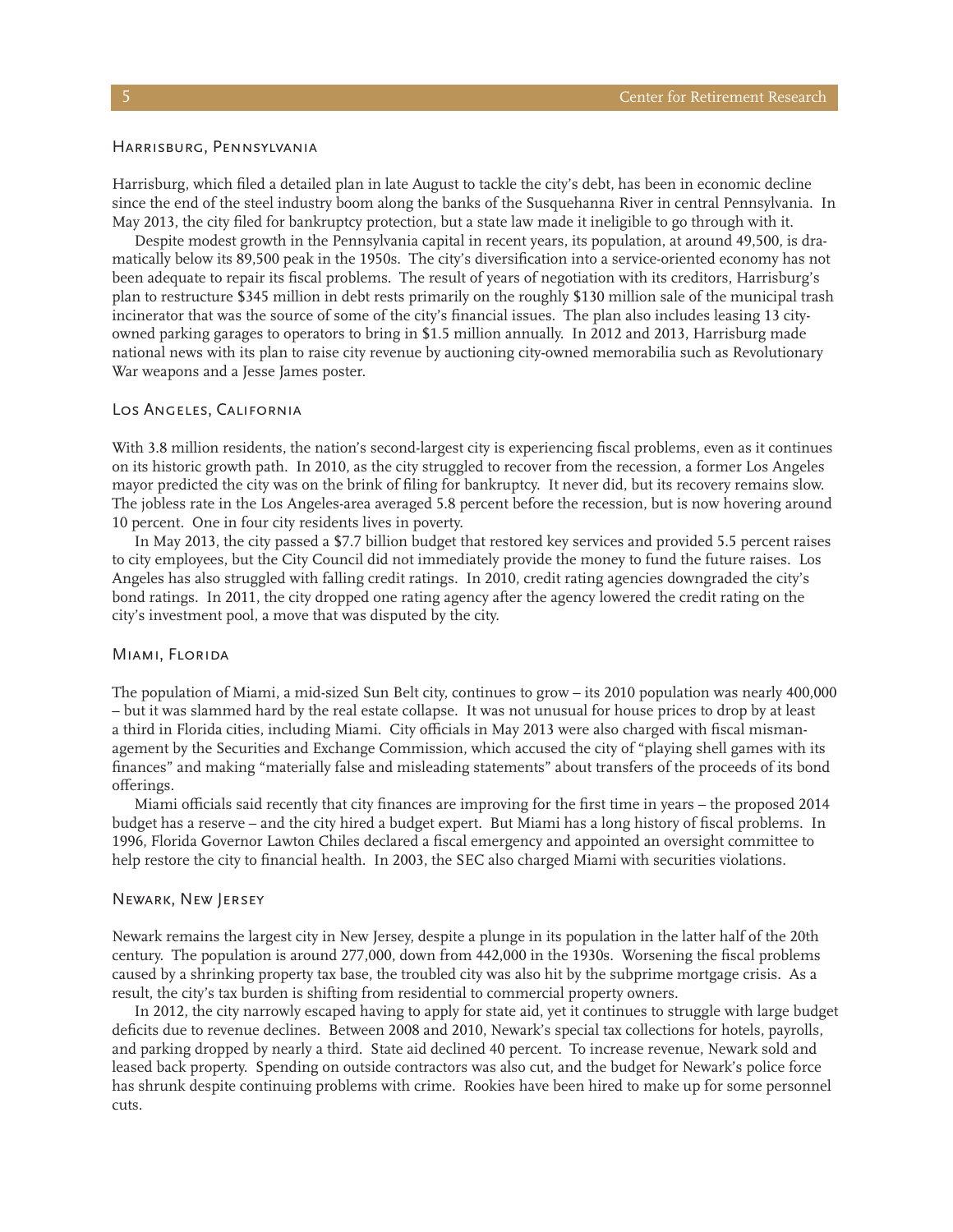### New Haven, Connecticut

Industrial decline in New Haven, a mid-sized, working class city on Long Island Sound, began in the 1950s and 1960s. Over the years, poverty engulfed some sections of Connecticut's second-largest city behind Bridgeport, and its population fell from about 164,000 in 1950 to 130,000 in 2010.

Despite a revitalization program in 2000 that drew retailers and residential complexes downtown, New Haven grapples with high debt levels and high property taxes. The government's property tax revenue is limited, since 45 percent of the institutions within city limits are tax exempt. One credit rating agency that downgraded New Haven pointed to an over-reliance for city revenue on property sales to Yale University and other institutions. The city's current budget deficit, about \$3.5 million, is expected to soar to \$12 million next year.

# Oakland, California

This mid-sized city has more of the problems typical of a major metropolitan area than does its larger neighbor, San Francisco. In the previous decade, Oakland also experienced a modest decline in its population, to 390,000 residents in 2010. The Great Recession hit Oakland hard: the local jobless rate increased to 11 percent, from an average of 5.3 percent in prior years.

It was good news for the beleaguered city in May 2013 when a developer announced plans to develop a 65 acre waterfront site. But the city is being forced to cut spending, and the mayor said in a budget summary that the city is "faced with some big challenges." Early this year, Oakland sold bonds to finance its pension fund. The mayor in 2013 said that rapidly rising costs for pensions and health care are "beyond our local control."

# Philadelphia, Pennsylvania

Philadelphia is the nation's fifth-largest city, but its population has shrunk steadily since the 1960s, adding to its longstanding fiscal problems. Over decades, the city has lost factories, stores, and corporate headquarters. Many neighborhoods outside the bustling city center have abandoned plants or housing.

Philadelphia has the lowest credit rating among the five largest U.S. cities, according to *Bloomberg News*. It may sell off a public utility to raise cash and retire some of its debt, which totaled \$8.75 billion in early 2013. Fiscal issues have included unsettled union contracts and a \$304 million deficit in the Philadelphia School District. In April 2013, the city hired an investment banker to sell the Philadelphia Gas Works. It also passed a tax on cigarettes, which requires state approval.

# PITTSBURGH, PENNSYLVANIA

Despite some success in diversifying its economy, this mid-sized former steel city has been unable to fully reverse years of economic and population decline and resulting fiscal problems, including budget deficits projected through 2018. Many young people have left the city, and Pittsburgh's population has dropped by half since 1960, to 305,000 in 2010.

In August, the state warned Pittsburgh that it was in danger of losing funding if it did not implement a financial management system that was supposed to go into effect in 2012. The city's troubled financial situation is not new. Back in 2004, Pittsburgh was declared financially distressed, and the state established systems to monitor its spending and budgets. The mayor has argued this financial oversight is no longer necessary and may seek to remove it, a move the city controller said would be impossible.

### PRICHARD, ALABAMA

The small city of Prichard has filed for bankruptcy protection twice in 10 years, the culmination of its declining manufacturing base and the flight of major corporate employers and a military base. As residents moved out, the city's residential property tax base has also withered to about half its former size in the 1960s, as the population shrunk to about 22,000 in 2010.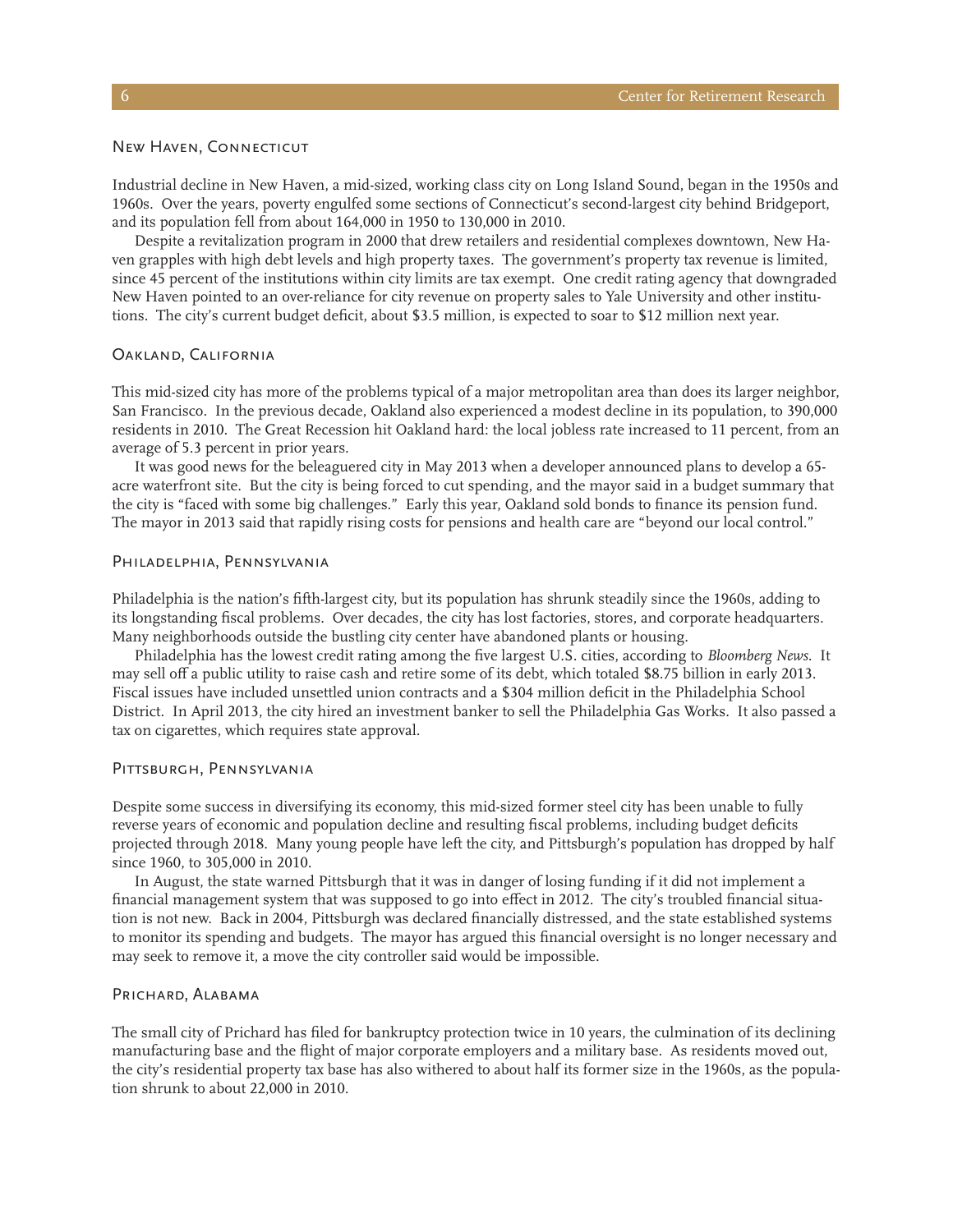Prichard's first bankruptcy filing came in 1999 and was blamed on years of mismanagement, as well as funding shortfalls, *The New York Times* reported. The city stopped paying some retirees their pension checks. In 2007, the city finished paying off its creditors, as required under the reorganization plan. But it did not fully resolve a large shortfall in its pension funds. It filed for bankruptcy protection again in October 2009, citing a \$600,000 deficit. In July 2013, it laid off six city employees.

# PROVIDENCE, RHODE ISLAND

Providence, a small city a one-hour drive from Boston's healthier economy, has never recovered from the contraction of its textiles and manufacturing base. The population has shrunk by about one-third since its heyday in the 1940s, to 178,000 in 2010, despite some growth in recent years. The recession and subprime mortgage crisis fell hard on tiny Rhode Island: its foreclosure rate also far exceeded the rates of its neighboring states, Connecticut and Massachusetts. The state registered one of the highest unemployment rates in the country in 2008, and the Providence area's jobless rate, at about 9.5 percent, remains high.

In 2012, national and international media identified the city government as being in dire straits. To make up for the revenue shortfalls, the Providence City Council in recent years shed jobs, cut pay, and trimmed benefits. In June 2013, they approved an increase in residential property tax rates, one month after it was reported that the city would be forced to seek state assistance. Providence had an \$11 million deficit this year, after ending fiscal 2012 with a \$15 million deficit. In June 2013, the state approved an additional \$5 million infusion to help the city.

# San Bernardino, California

In late August 2013, a federal bankruptcy court granted San Bernardino, a growing, mid-sized city in the California desert, eligibility to proceed with its financial reorganization. The city had filed after a housing bust drove it into economic and fiscal disarray. However, its struggles date back further, to the shutdown of some major employers in the 1990s. In the years leading up to San Bernardino's 2012 bankruptcy filing, a former city manager and outside consultants each tried to warn the city council of fiscal troubles ahead. Angry residents charged poor leadership in city council meetings. The city's pension fund is a central issue in the bankruptcy case: in 2012, San Bernardino became the first California city to stop its bi-weekly contributions to the statewide retirement system.

Its population in recent years has been relatively flat, at about 213,000. When the Great Recession hit, city revenues plunged. San Bernardino was at the epicenter of the foreclosure crisis, and its unemployment rate rocketed from about 5 percent, pre-recession, to nearly 15 percent – it had one of the highest rates among major metropolitan areas in 2010.

## San Diego, California

San Diego is a major, growing city – it had 1.3 million residents in 2010 – based on tourism and the military. But its economy was rocked by the 1990s recession. It bounced back to record one of the lowest jobless rates in California during the early 2000s but was hit again by the Great Recession, which caused bankruptcies by residents and businesses to soar to 13,640 in 2008 – 78 percent more filings than in 2007.

San Diego in July 2013 had a \$20 million budget deficit. City leaders recently blamed San Diego's problems on the recession, which "had a significant negative impact on median home prices, home sales, and foreclosures leading to a decline in property tax revenue," according to budget documents. In prior years, the city closed a budget gap with a combination of spending and job cuts and one-time solutions, but San Diego this year failed to secure a freeze on employees' pensionable pay to further reduce spending.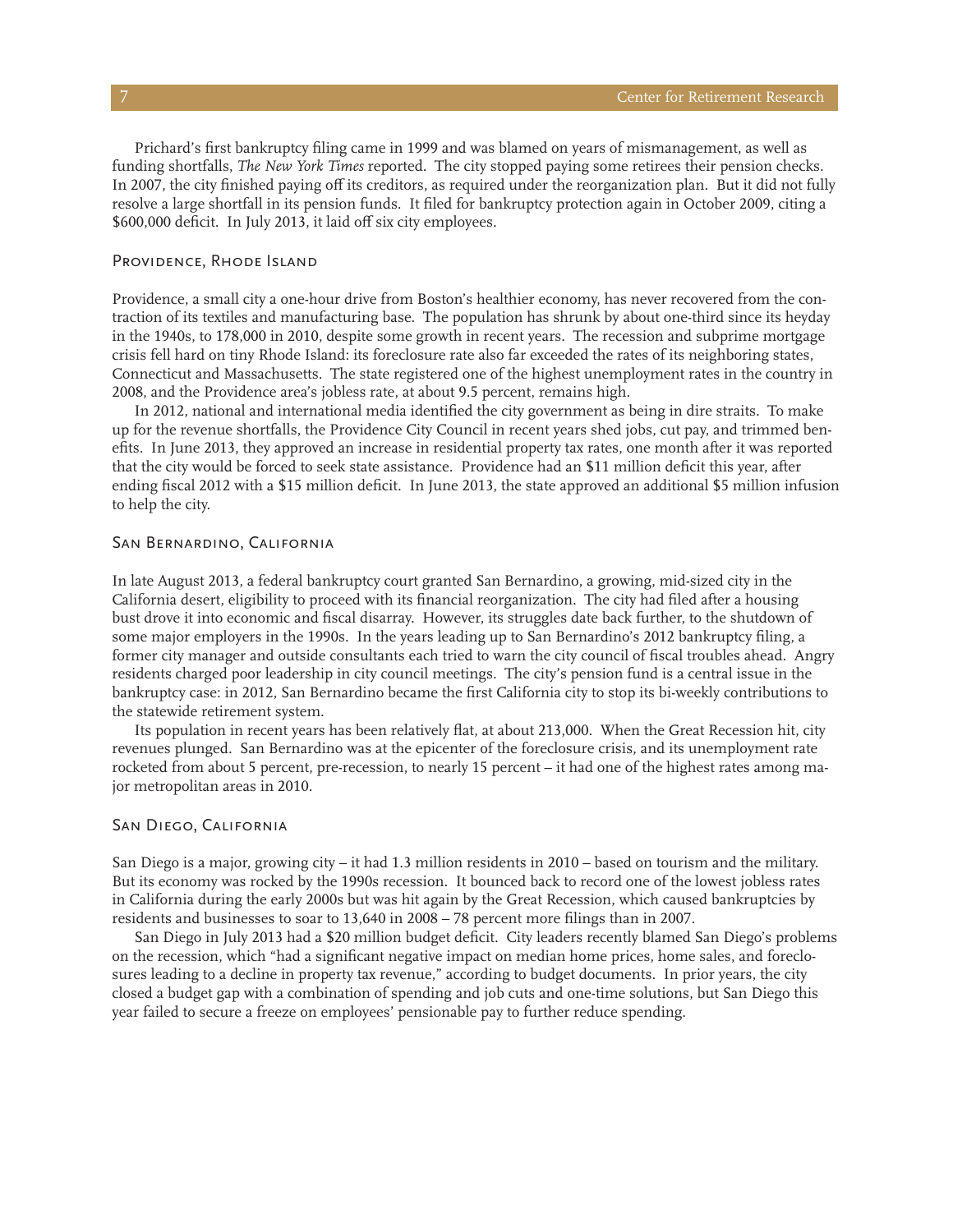# Scranton, Pennsylvania

Scranton is a small city in northeastern Pennsylvania that has suffered significantly from industrial decline. The city's problems began with the closing of lace makers and book binderies in the early 1900s and then textile mills in the 1950s and 1960s. Its population has plunged to about half of its 1930s peak: Scranton had just 76,000 residents in 2010. The magnitude of its budget deficit was recently compared with that of San Bernardino, California, which filed for bankruptcy protection.

Despite slight improvements in its budget, fiscal issues continue to plague the city, and solutions are elusive. It has operated under state financial supervision for years, has a severe cash crunch, and is not meeting a recovery plan. The city briefly cut some city workers' pay to minimum wage, and it has talked about increasing property taxes. Scranton has borrowed numerous times over the past decade and had some \$148 million in debt in early 2013. In a search for more revenue, city officials last year briefly hoped to sell its storm-water system to the Scranton Sewer Authority, but learned that the authority already owned it.

# Stockton, California

Stockton, a mid-sized agricultural community, has historically experienced strong population growth. But the city was badly hurt by the recent housing market boom and bust that forced it into bankruptcy. Its population continued to grow, even during the recession, to 292,000 residents in 2012. But Stockton then had to cut spending on services after the housing market decline battered the city. The city posted the nation's highest foreclosure rate in 2012, according to RealtyTrac. In April 2013, the U.S. Bankruptcy Court granted Stockton's petition for protection from creditors.

Prior to the recession, the city's outlook was optimistic. Benefitting from its proximity to San Francisco, Stockton-area farmlands were converted to middle-class suburbs for people priced out of the Bay Area's expensive market. In 2004, city leaders issued bonds to finance construction of a sports and concert arena, built a new City Hall, and took on debt to finance development projects. After the housing collapse caused foreclosures to soar, the city's finances reversed. It has had to reorganize its finances, cut jobs, and restructure what the city calls its "above market pay and benefits and unsustainable long-term debt."

# Tacoma, Washington

Tacoma, a mid-sized city on Puget Sound, south of Seattle, has experienced continual population growth. But it only recently began to see some signs of revival from the recession, which caused the city's container shipping business to decline sharply and pushed the city budget from surplus to deficit. The population had reached 198,400 by 2010. The local unemployment rate prior to the recession was 6.3 percent – and it nearly doubled during the recession.

In July 2012, Fitch Ratings downgraded the city's limited-tax general obligation bonds and cut its rating on unlimited-tax general obligation bonds, citing concerns about whether the city could address a structural deficit in its general fund. City leaders more recently have seen signs of progress in such things as State Farm's announcement to locate offices downtown, the opening of a 173-unit apartment building, and plans for a new hotel. There were also early indications that the city's spending was less than had been projected and revenues were higher.

# TOLEDO, OHIO

Toledo, located at the western tip of Lake Ontario, is another mid-sized Rust Belt city troubled by a contracting population and empty streets downtown. Historically, its economy revolved around glass and auto parts such as spark plugs, but six of its seven Fortune 500 companies have left, stores have closed, and many residents have moved to the suburbs. Economic development includes a casino that opened in 2012. The city has 287,200 residents, down from nearly 384,000 in the 1970s. Toledo's former mayor said recently that the city flirted with a "bankruptcy-like situation" during the recession but successfully prevented it.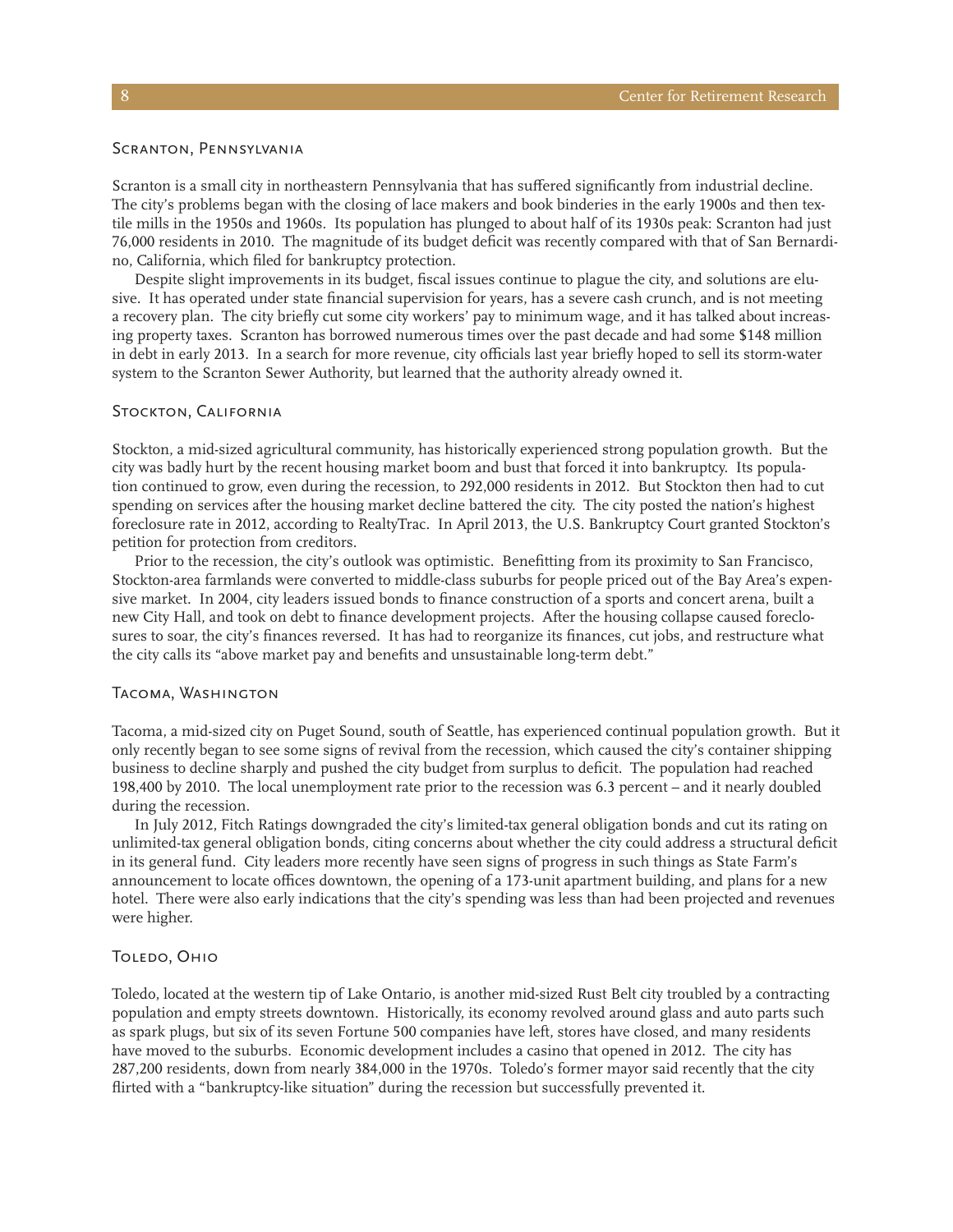In August 2013, Toledo had a \$5-million budget surplus, but the city's financial methods were an issue in the recent mayoral election. Another issue in the election was the sale of city-owned property to raise revenue. The city recently reported revenue was running below expectations.

# Vallejo, California

This small, working-class city in the hills northeast of San Francisco emerged from bankruptcy protection in 2011 but is still plagued with financial problems that have their roots in the 1996 closing of a naval shipyard, which triggered a downward spiral. The housing boom only temporarily eased Vallejo's financial issues after the city stopped growing around 2000, at about 116,000 residents. When the Great Recession hit, foreclosures skyrocketed, revenues declined sharply, and the city filed for bankruptcy protection in 2008. The surrounding county once had one of the highest foreclosure rates in California.

Vallejo's police and fire department budgets were cut as the city repaired its finances. But two years after bankruptcy, the Vallejo City Council in June 2013 was still trying to plug a \$5 million budget hole through further reductions in police services, a sales tax hike, and other moves. Over the next five years, the city projects revenues falling short of spending.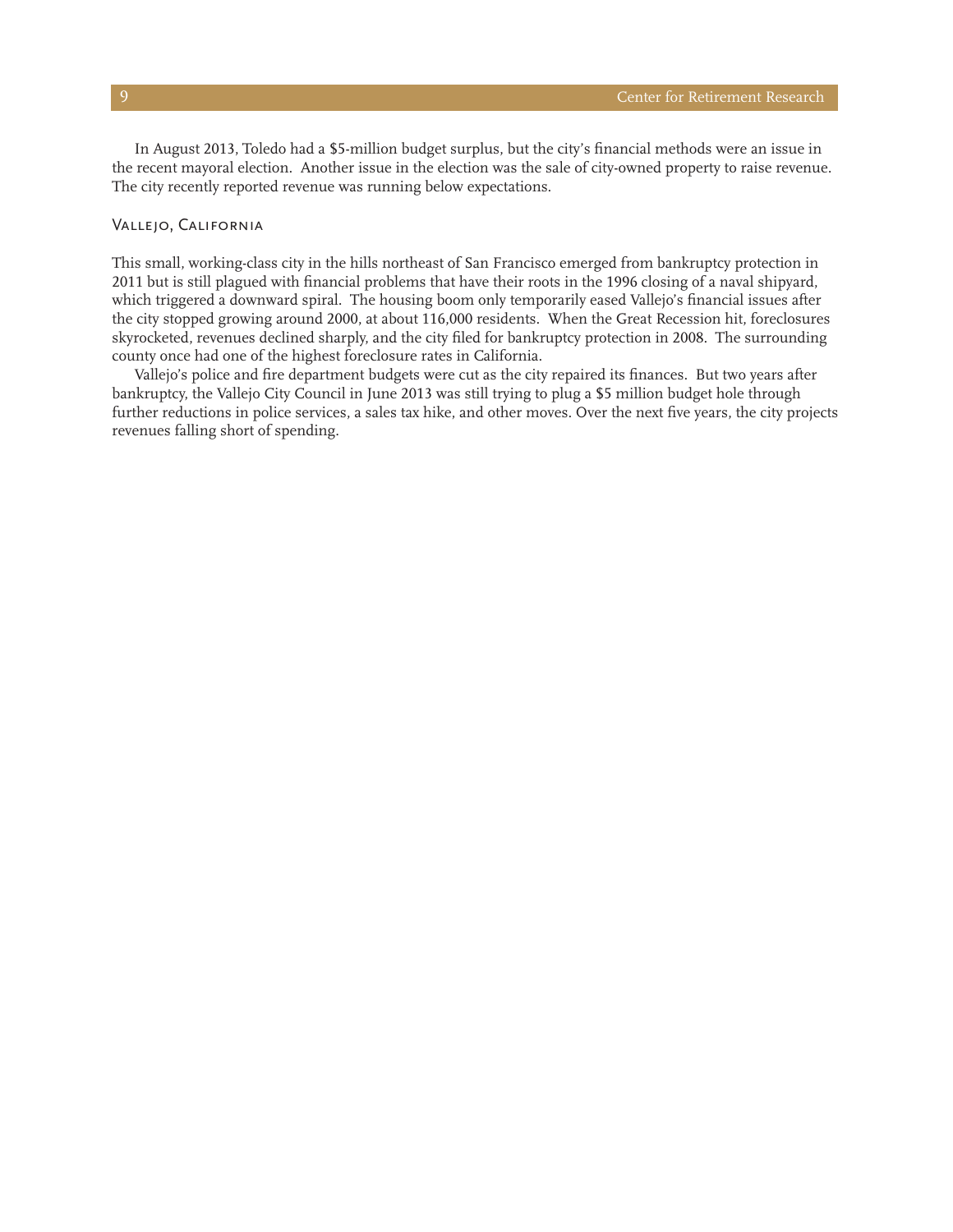# References for Appendix

#### Akron, OH

- Armon, Rick and Stephanie Warsmith. 2011. "State Auditor Puts City of Akron on 'Fiscal Caution,' Citing Deficit." *Akron Beacon Journal.* (October 5). Akron, OH.
- Warsmith, Stephanie. 2012. "Akron's Operating Budget Improves; City Still Struggling with Failing State Funding." *Akron Beacon Journal.* (March 11). Akron, OH.

#### Altoona, PA

- Burton, Paul. 2012. "Altoona Joins Ranks of Distressed Municipalities in Pennsylvania." *The Bond Buyer.* (May 7). New York, NY.
- Burton, Paul. 2012. "Moody's Downgrades More Pennsylvania Debt." *The Bond Buyer.* (June 18). New York, NY.

#### Bakersfield, CA

*The Bakersfield Californian*. 2013. "City Suing Over Redevelopment Debt." (February 15). Bakersfield, CA.

Boessenkool, Antonie. 2012. "State Senator to Aid Bakersfield in Fight for Redevelopment Funds." *The Bakersfield Californian*. (October 16). Bakersfield, CA.

#### Baltimore, MD

*Associated Press*. 2013. "City of Baltimore Is on a Path to Financial Ruin." (February 6). New York, NY.

Hopkins, Jamie Smith. 2012. "'Next Economy' Envisioned for Baltimore Region." *The Baltimore Sun*. (April 26). Baltimore, MD.

# Bridgeport, CT

- *Business Wire*. 2013. "Fitch Affirms Bridgeport, CT's GOs at 'A'; Outlook Revised to Negative." (June 26). San Francisco, CA.
- Walker, David. 2013. "Bridgeport: Basket Case; The Park City Is Worse Off Than Bankrupt Stockton, Calif.; Commentary." *The Hartford Courant*. (May 19). Hartford, CT.

# Central Falls, RI

- Bidgood, Jess. 2012. "Plan to End Bankruptcy in Rhode Island City Gains Approval." *The New York Times*. (Sept. 6). New York, NY.
- Niedowski, Erika. 2011. "Central Falls, R.I., Files for Bankruptcy; Layoffs Loom." *Associated Press*. (August 1). New York, NY.

## Chicago, IL

*The Economist*. 2010. "Asset-Leasing in Chicago: The Big Sell." (September 16). London, U.K.

Ryan, Joseph. 2010. "Cook County, Chicago Pension Funds Face Fallout." *Chicago Daily Herald*. (March 8). Chicago, IL.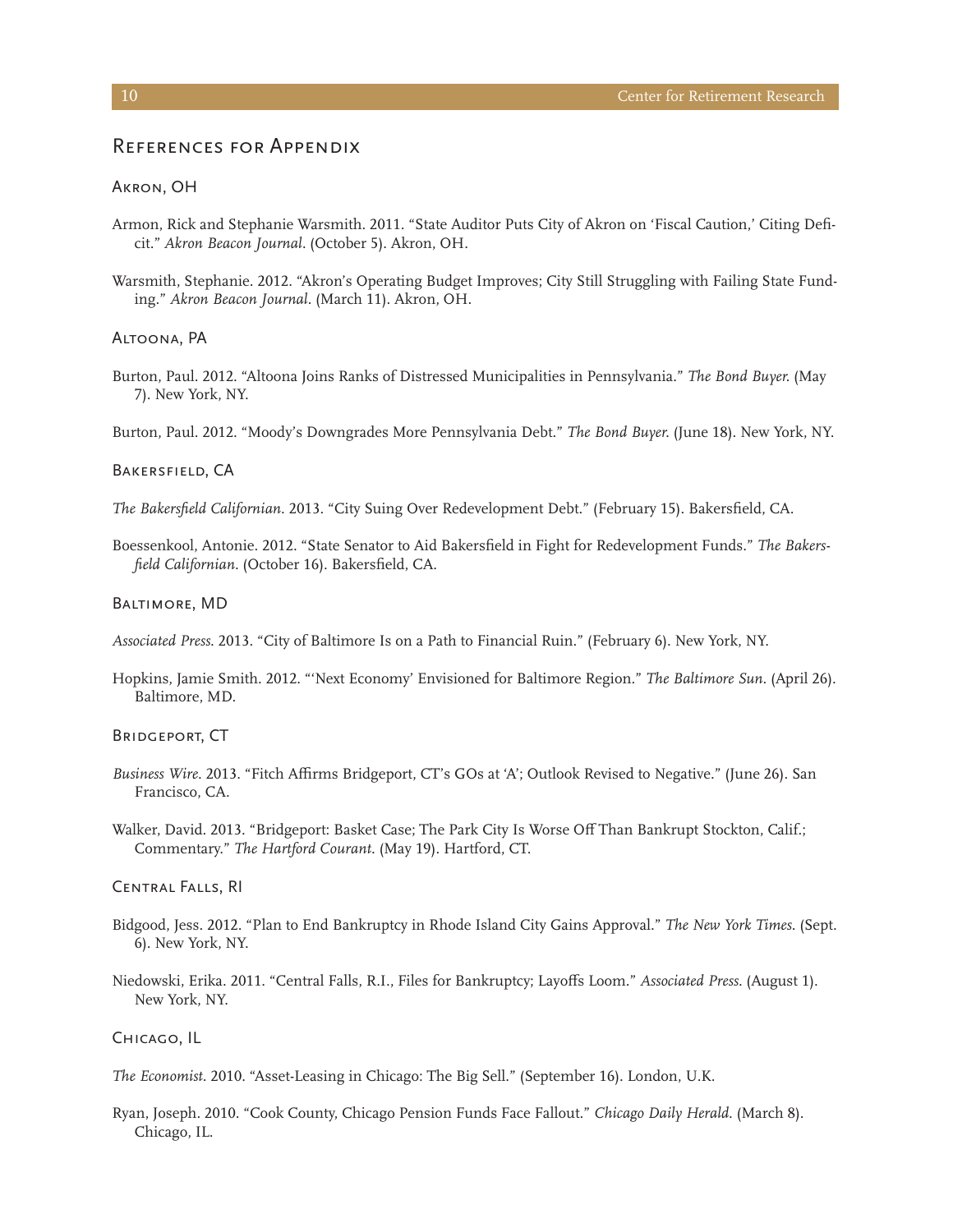Shields, Yvette. 2013. "Chicago Retirees Fight Mayor's Plan to Shed Subsidized Healthcare." *The Bond Buyer*. (July 31). New York, NY.

Compton, CA

- Sewell, Abby. 2011. "Compton Finds Itself in Full Financial Meltdown." *The Los Angeles Times*. (November 1). Los Angeles, CA.
- *The Los Angeles Times*. 2012. "Compton Not Filing for Bankruptcy, City Manager Says." (July 24). Los Angeles, CA.
- Sewell, Abby and Jessica Garrison. 2012. "Compton on Brink of Bankruptcy." *The Los Angeles Times*. (July 18). Los Angeles, CA.
- Sewell, Abby and Angel Jennings. 2013. "Former Compton Mayor, Newcomer Head to Runoff; Results Finalized." *The Los Angeles Times*. (April 25). Los Angeles, CA.

#### DETROIT, MI

*The Economist*. 2011. "Detroit Nears Bankruptcy: Nowhere to Run." (December 10). London, U.K.

*Ottawa Citizen*. 2013. "Detroit's Path to Bankruptcy." (July 19). Ottawa, Canada.

Scorsone, Eric and Nicolette Bateson. 2012. "Evaluating a Chapter 9 Bankruptcy for City of Detroit: Reality Check or Turnaround Situation?" Michigan State University Department of Agricultural, Food and Resource Economics: Staff Paper. (February 1). East Lansing, MI.

# EL MONTE, CA

- *Mish's Global Economic Trend Analysis*. 2009. "El Monte California Avoids Bankruptcy After Union Agrees to Cuts." (July 2). Sonoma, CA.
- Velazquez, Maritza. 2013. "Months Late, El Monte City Council Passes Balanced Budget." *San Gabriel Valley Tribune*. (May 31). West Covina, CA.

#### Flint, MI

- Adams, Dominic. 2013. "Flint Emergency Manager Ed Kurtz Signs Budget, 27 Jobs Cut." MLive.com. (June 18). Southfield, MI.
- Longley, Kristin. 2013. "Flint's Deficit Climbs to \$19 Million; Emergency Financial Managers Says Budget 'On Track.'" MLive.com. (January 21). Southfield, MI.
- Longley, Kristin. 2011. "New Case Study Uses Flint's Financial Crisis to Highlight Problems Facing Post-Industrial Cities." MLive.com. (October 4). Southfield, MI.

*The Economist*. 2011. "Other Shrinking Cities: Smaller Is More Beautiful." (October 22). London, U.K.

### Fort Wayne, IN

Larson, Cindy. 2013. "City Outlines Taxes and Cuts to Close Coming Budget Gap." *The News-Sentinel*. (May 14). Fort Wayne, IN.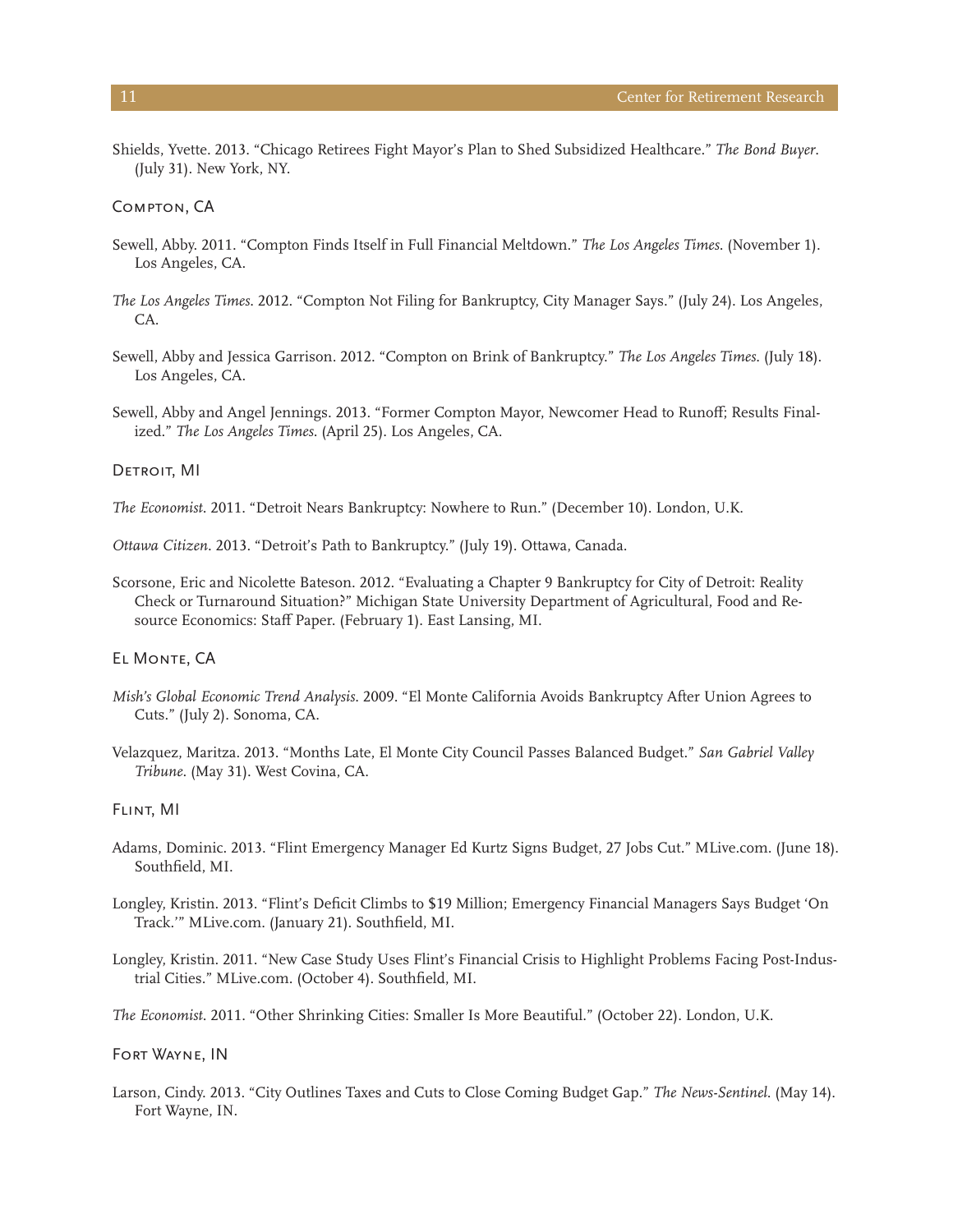Reust, Megan. 2013. "City Controller Unveils Some Options Available to Help with Looming Budget Issues." Wane.com. (March 13). Fort Wayne, IN.

# Fresno, CA

Jensen, Randall. 2013. "Fresno in a Tight Spot." *The Bond Buyer*. (February 1). New York, NY.

KFSN-TV. 2010. "City of Fresno Declares Fiscal Emergency." (May 3). Fresno, CA.

#### Gary, IN

- Lowenstein, Jon. 2013. "Battered City of Gary, Ind., Considers Shrinking by 40 Percent to Save Itself." *NBC News*. (June 19). New York, NY.
- Yaccino, Steven. 2013. "A Chance to Own a Home for \$1 in a City on the Ropes." *The New York Times*. (August 14). New York, NY.

#### Hamtramck, MI

- Daniels, Serena Maria and Candice Williams. 2013. "Hamtramck EM Proposes Police, Fire Cuts, Selling Property." *The Detroit News*. (August 15). Detroit, MI.
- Devitt, Caitlin. 2013. "Michigan Gov. Declares Fiscal Emergency in Hamtramck." *The Bond Buyer*. (June 4). New York, NY.

#### Harrisburg, PA

- *The Economist*. 2011. "Harrisburg's Bankruptcy: Money Up in Smoke." (October 29). London, U.K.
- Hurdle, Jon. 2013. "Pennsylvania's Capital Files Plan for Finances with Court." *The New York Times*. (August 26). New York, NY.
- Walsh, Mary Williams and John Hurdle. 2013. "Harrisburg Sees Path to Restructuring Debts Without Bankruptcy Filing." *The New York Times*. (July 24). New York, NY.

#### Los Angeles, CA

- Jensen, Randall. 2011. "Los Angeles Boots S&P Pool Rating." *The Bond Buyer*. (August 16). New York, NY.
- Riordan, Richard and Alexander Rubalcava. 2010. "Los Angeles on the Brink of Bankruptcy." *The Wall Street Journal.* (May 5). New York, NY.
- Zahniser, David. 2013. "L.A. City Council OKs Villaraigosa's Final, \$7.7 Billion Budget." *The Los Angeles Times*. (May 23). Los Angeles, CA.

# Miami, FL

- Rabin, Charles. 2013. "City of Miami Hires County Finance Staff to Stabilize Troubling Budget Issues." *Miami Herald*. (August 3). Miami, FL.
- Securities and Exchange Commission. 2013. "SEC Charges City of Miami and Former Budget Director with Municipal Bond Offering Fraud." (July 19). Washington, DC.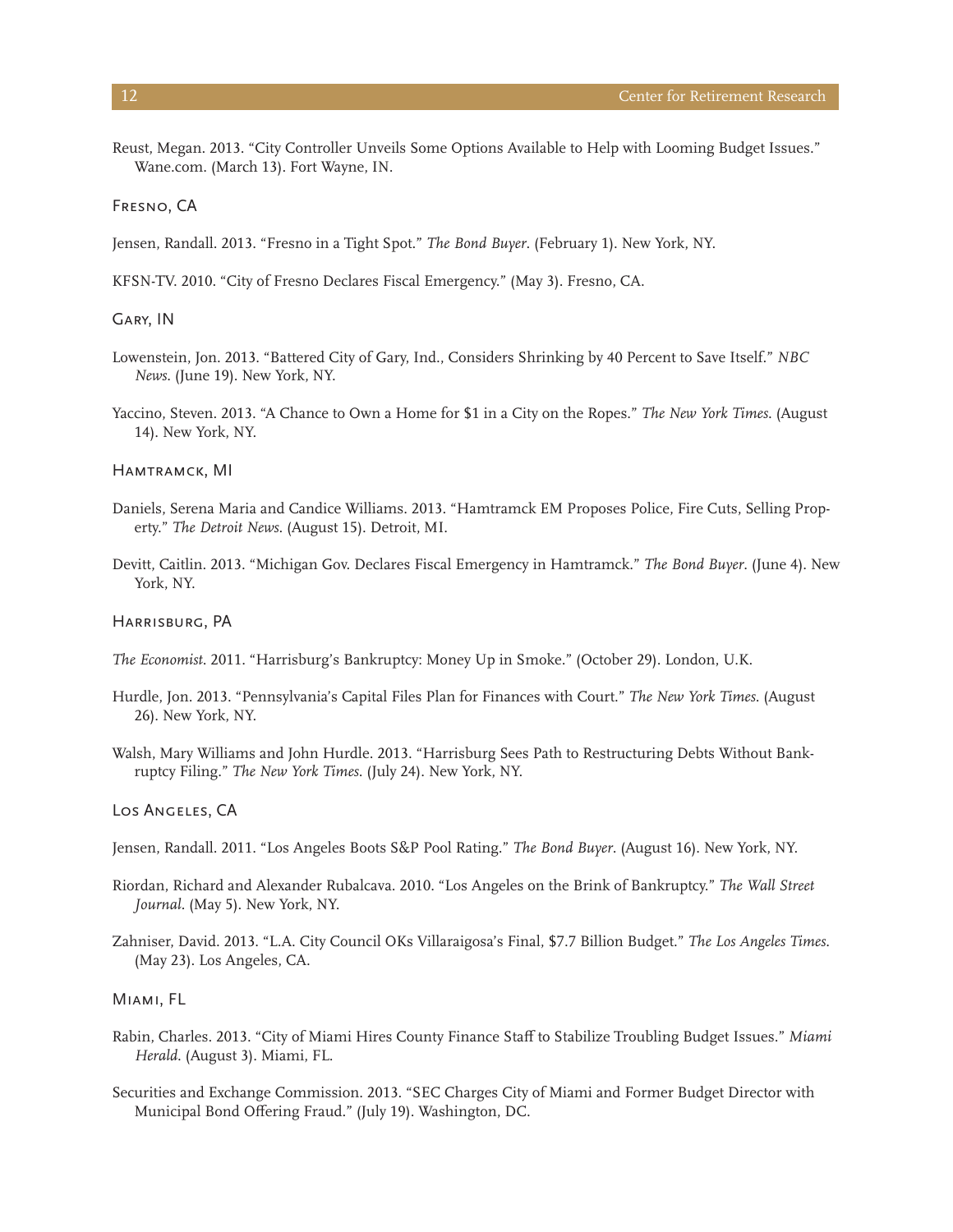Newark, NJ

- Alden, William. 2011. "Newark Police Layoffs Threaten Crime-Fighting as Budget Cuts Spark Fears." *Huffington Post*. (May 25). New York, NY.
- Rudolf, John. 2012. "Newark Blues: Budget Cuts. Fewer Cops. Austerity Hits the Mean Streets." *Huffington Post*. (September 25). New York, NY.
- Giambusso, David. 2013. "Booker Administration Introduces \$588 Million City Budget with Significant Tax Cut." *Newark Star Ledger.* (July 11). Newark, NJ.

New Haven, CT

- Chinapen, Rachel. 2013. "New Haven Wrestles with Solutions to Budget Problems." *New Haven Register*. (August 17). New Haven, CT.
- O'Leary, Mary E. 2013. "Pension Plight High on New Haven Mayoral Candidates' Agenda." *New Haven Register*. (August 25). New Haven, CT.

## Oakland, CA

- City Government of Oakland, Calif. 2013. "City of Oakland Proposed Policy Budget FY 2013-15: Budget in Brief." (April). Oakland, CA.
- Lin, Judy. 2013. "Pension Bonds Add Risk to Public Retiree Crisis." *The Associated Press*. (January 3). New York, NY.

#### PHILADELPHIA, PA

- DiStefano, Joseph N. 2013. "Backfire: Philly Effort to Keep Financial Troubles Quiet." *Philadelphia Inquirer.*  (April 17). Philadelphia, PA.
- Graham, Troy. 2013. "Hoping for Help From State, Council Approves \$3.8B Budget." *Philadelphia Inquirer*. (June 21). Philadelphia, PA.

PITTSBURGH, PA

- *The Economist*. 2009. "Pittsburgh: How Now Brown Town?" (September 14). London, U.K.
- *The Economist.* 2009. "The Revival of Pittsburgh: Lessons for the G20." (September 17). London, U.K.
- Bauder, Bob. 2013. "CA Warns Pittsburgh Over Potential Budget Deficit." *Pittsburgh Tribune-Review.* (August 12). Pittsburgh, PA.
- Bauder, Bob. 2012. "Mayor, Controller at Odds on Oversight." *Pittsburgh Tribune-Review.* (May 2). Pittsburgh, PA.

# PRICHARD, AL

Cooper, Michael and Mary Williams Walsh. 2010. "Alabama Town's Failed Pension Is a Warning." *The New York Times*. (December 22). New York, NY.

Long, Cate. 2013. "The Real History of Public Pensions in Bankruptcy." *Reuters*. (August 8). London, U.K.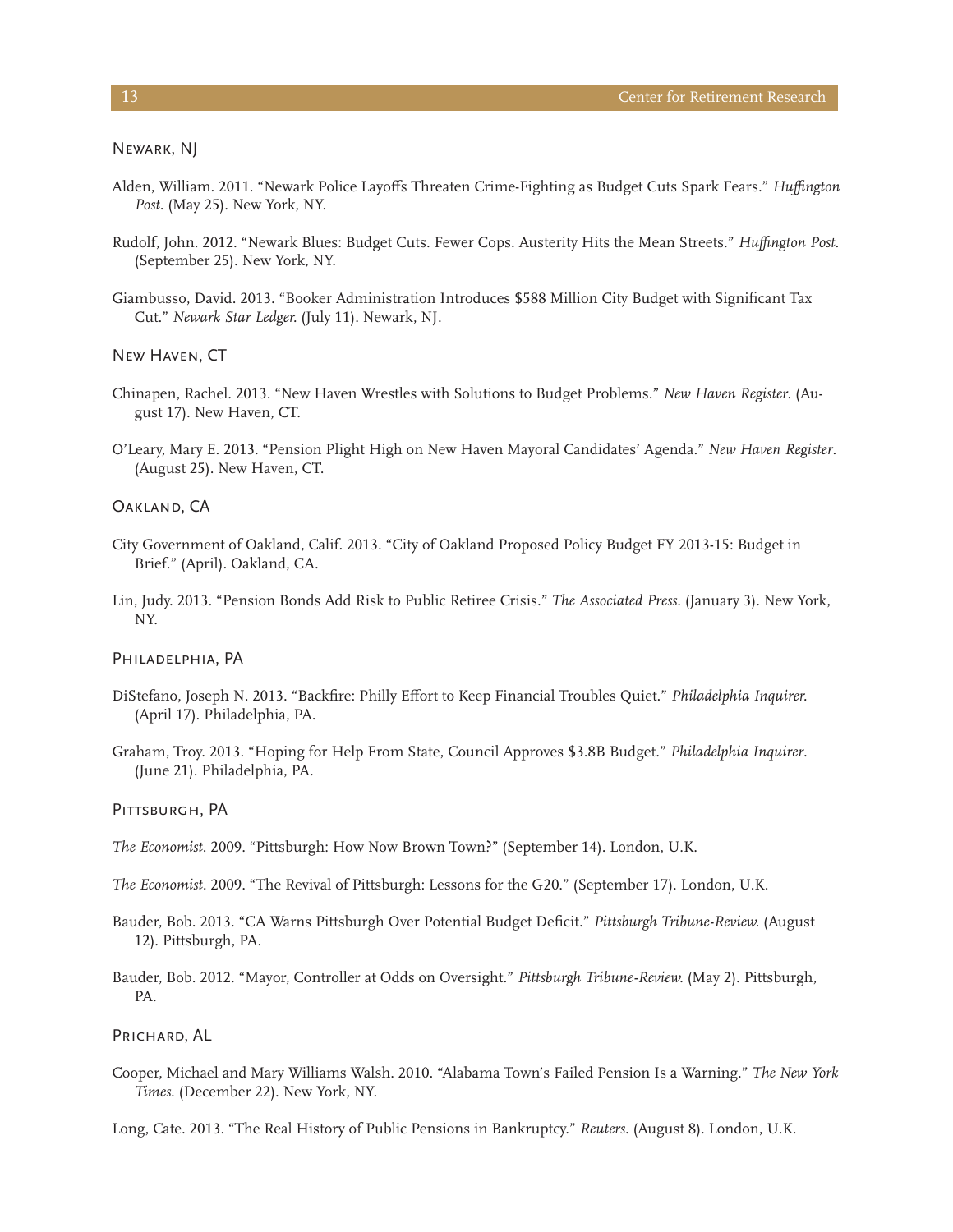PROVIDENCE, RI

- *The Economist*. 2009. "Statewatch Rhode Island: Little Rhody in the Red." (April 30). London, U.K.
- *The Economist*. 2012. "Bankruptcy in Rhode Island. Improvident." (May 5). London, U.K.
- McGowan, Dan. 2013. "Report: Providence Faces \$10.8M Deficit." Channel 12 WPRI Eyewitness News. (May 2). Providence, RI.

#### San Bernardino, CA

- Meyerson, Harold. 2012. "Why Is San Bernardino Bankrupt?" *The American Prospect*. (July 13). Washington, DC.
- Christie, Jim and Tori Richards. 2012. "San Bernardino Bankruptcy Caused by Political Feuds, Denial." *Reuters*. (July 16). London, U.K.
- Carrie Kahn. 2012. "Politics Likely Hinders San Bernardino's Economy." National Public Radio. (July 18). Washington, DC.
- Medina, Jennifer. 2013. "San Bernardino Wins Eligibility for Bankruptcy." *The New York Times*. (August 28). New York, NY.

San Diego, CA

- Bagley, Chris. 2009. "Bankruptcies Rise Steeply in San Diego County, Especially for Businesses." *North County Times*. (January 7). Escondido, CA.
- City Government of San Diego. Undated. "2014 Proposed Budget: General Fund Revenues." San Diego, CA.
- Gustafson, Craig. 2013. "\$20M Hole Blown in San Diego's Budget." *The San Diego Union-Tribune*. (July 1). San Diego, CA.

Scranton, PA

*The Economist*. 2013. "Municipal Bankruptcy: The Sadness of Scranton." (July 21). London, U.K.

Lockwood, Jim. 2013. "Red Alert: Several NEPA Cities Struggle with Debt." *The Wilkes-Barre, Pennsylvania, Citizens' Voice.* (May 24). Wilkes-Barre, PA.

# STOCKTON, CA

Cone, Tracie. 2013. "Stockton Bankruptcy Decision Only the Beginning." *The Associated Press*. (April 1). New York, NY.

City Government of Stockton, Calif. 2013. "City of Stockton: Chapter 9 Bankruptcy." (July 18). Stockton, CA.

## Tacoma, WA

Jensen, Randall. 2013. "Fitch Drops Tacoma Two Notches." *The Bond Buyer*. (July 13). New York, NY.

Kamb, Lewis. 2012. "Tacoma Budget Details: Driver Fees, Service Cuts, and Department Revamp." *The Tacoma News Tribune*. (October 2). Tacoma, WA.